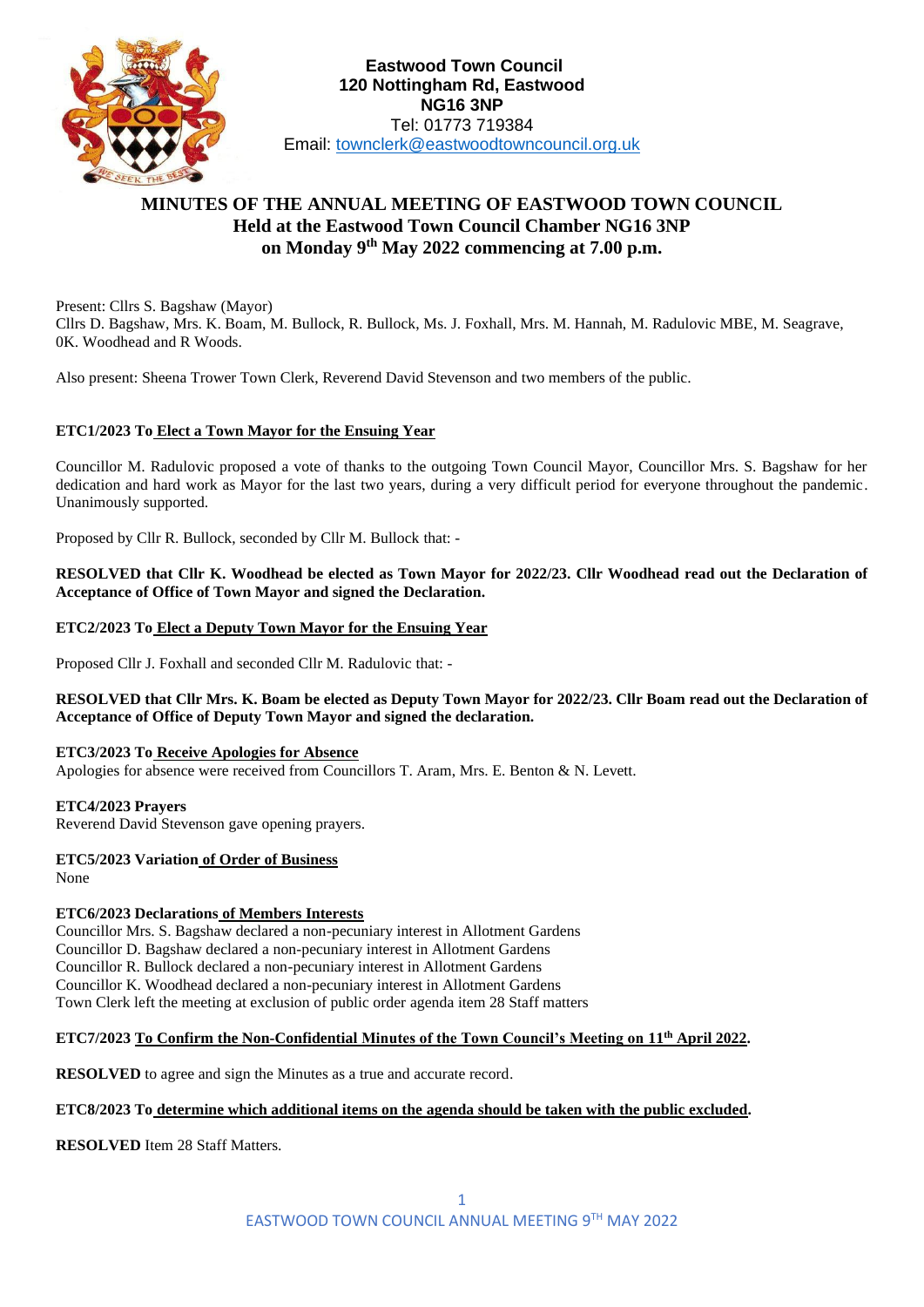### **ETC9/2023 Open Forum**

- a) **Public Participation** None
- b) **Nottinghamshire Police Reports** Apologies for absence c) **Nottinghamshire County Council** Apologies County Councillor E. Cubley

Concerns were expressed regarding condition of highways and pavements in the town; a list to be compiled and forwarded to the County Council for reference. Street furniture and road crossings also requiring attention and re-paint. Inferior quality pothole repairs reported. Recommendation photographic evidence of concerns to be sent with report to County Council. Concerns regarding Mansfield Road previous cable work installations had caused highway issues. A lady had sustained a significant injury on highway due to hole in road. Hilltop bus shelter leaking water, reported to Cllr Cubley. Request for update on funding expenditure on the town from County Council. Noted Plumptre Way in poor state and requiring surface dressing. Agenda item for next meeting.

## d) **Broxtowe Borough Council** Borough representatives

Councillor Radulovic reported on (i) the forthcoming events to be held across the borough to recognise the Queen's Platinum Jubilee of 70 years on the throne. Tree planting, schools participating in events, (ii) Freedom of the Borough Regimental March planned for Eastwood 22nd June 2022. (iii) Discussion of development of at least six units of accommodation for homeless; noted existing facility in Stapleford. Land required for project. (iv) Business Covid Grants available (v) Cabinet structure approved for Broxtowe Borough Council from Annual Meeting 2022. (vi) Update on Levelling up fund bid.

The Mayor, on behalf of the Town Council, extended appreciation to Cllr Radulovic for his detailed report.

### **ETC10/2023 Non-confidential Minutes Arts & Events Committee 19th April 2022**

In addition, update received from last meeting held 3<sup>rd</sup> May 2022 from the Chairman of the Committee, Cllr Woodhead.

**RESOLVED** the Minutes approved and signed by the Mayor.

### **ETC11/2023 Leader and Deputy Leader of the Council**

Proposed Cllr R. Bullock and seconded Cllr Mrs. M. Hannah

### **RESOLVED that for 2022 – 2023 Cllr D. Bagshaw continue in the role of Leader of Eastwood Town Council, and Cllr Radulovic, MBE the Deputy Leader.**

## **ETC12/2023 Councillor Vacancy**

One vacancy remains for consideration of co-option within the Eastwood Hall Ward. **RESOLVED: -**

That an extension to the vacancy closing date agreed to  $16<sup>th</sup>$  May 2022.

## **ETC13/2023 To Appoint an Allotment Representative for 2022/23**

## **RESOLVED that Cllr R. Bullock be appointed Allotment Representative for 2022 – 2023.**

### **ETC14/2023 Review of representation on, or work with External Bodies, and arrangements for reporting back, and to consider Town Council representation for other community groups as suggested by Town Councillors.**

**RESOLVED:** defer to review on receipt of updates.

## **ETC15/2023 In Accordance with Standing Orders, the following items were to be considered**

a) Review of the Delegation Arrangements to Committees, Sub-Committees, Employees and other Local Authorities **RESOLVED that this be Adopted.**

- b) Review of the Terms of Reference for Committees;
	- i. Arts and Events with amendment to re-allocate Allotment Matters subject to review of terms and conditions to exclude allotments
		- ii. Amendment to Assets, Policy and Finance with recommendations within draft terms of reference.
	- iii. Personnel

### **RESOLVED that the Committees and Terms of Reference be adopted, subject to receipt of reviewed Terms of Reference for Arts & Events Committee.**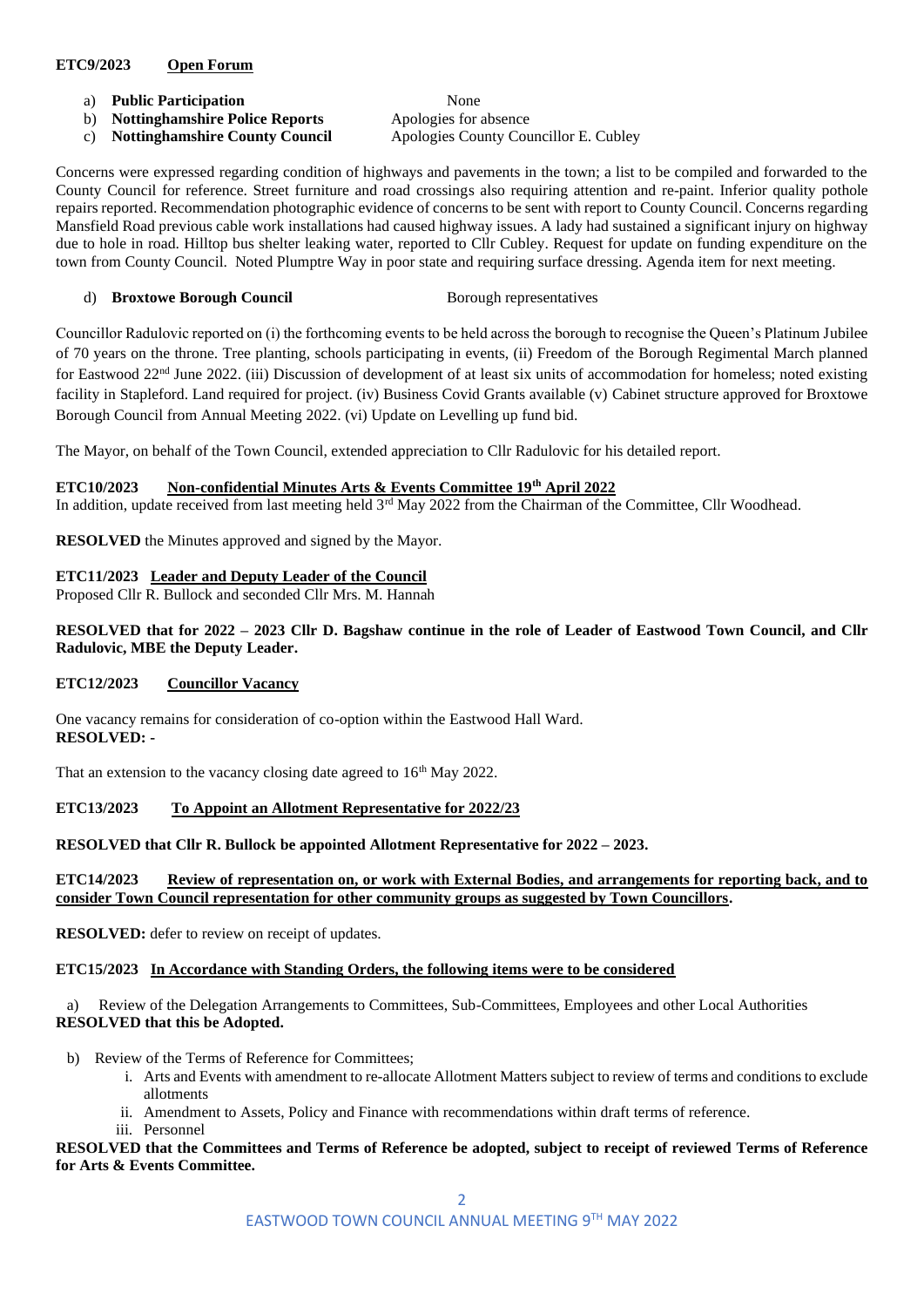c) Receipt of nominations to existing Committees (Mayor & Deputy Mayor ex-officio on all Committees)

#### **RESOLVED that Committee members be agreed as follows:**

- **i. Arts and Events (7 members) Councillors** D. Bagshaw, Mrs. S. Bagshaw, Mrs. K. Boam, R. Bullock, M. Bullock, Ms. J. Foxhall, K. Woodhead.
- **ii. Assets, Finance & Policy (9 members)** Councillors Mrs. S. Bagshaw, Mrs. K. Boam, M. Bullock, R. Bullock, K. Woodhead.

#### **iii. Personnel (7 members)**

Councillors Mrs. S. Bagshaw, Mrs. K. Boam, R. Bullock, Ms. J. Foxhall, Mrs. M. Hannah, K. Woodhead.

Terms of reference to be circulated with Committee details.

- d) Appointment of any new Committees and confirmation of;
	- a) terms of reference
		- a) the number of members
		- b) receipt of nominations

#### **None.**

e) Review and Adoption of Standing Orders 2022 - 2023 **RESOLVED that these be approved and adopted.**

- f) Review of Financial Regulations **RESOLVED** refer to Assets, Finance & Policy Committee for review and recommendations.
- g) Review of arrangements, including any Charters with other Local Authorities and review of contributions made to expenditure incurred by other Local Authorities **None.**
- h) Review of inventory of land and assets including buildings and office equipment

#### **RESOLVED that the Asset Register referred to the Assets, Finance & Policy Committee for review.**

i) Review and confirmation of arrangements for insurance cover in respect of all insured risks It was reported that this had been reviewed by Full Council on  $8<sup>th</sup>$  March 2021 (Minute No 080321/18 and 12<sup>th</sup> April 2021 (Minute No. 120421/15).

### **Noted.**

#### **ETC16/2023 Review and adoption of the Policies and Procedures**

### **RESOLVED: -**

| $\mathbf{i}$     | Complaints Policy and Procedure                                             | <b>Adopted</b>                   |
|------------------|-----------------------------------------------------------------------------|----------------------------------|
| $\overline{ii}$  | Persistent Complainants and Vexatious Policy                                | <b>Adopted</b>                   |
| $\overline{iii}$ | <b>Equality and Diversity Policy</b>                                        | <b>Adopted</b>                   |
| iv)              | <b>Financial Reserves Policy</b>                                            | <b>Adopted</b>                   |
| V)               | <b>Grants Procedure</b>                                                     | <b>Adopted</b>                   |
| $\mathbf{v}$ i)  | Code of Conduct                                                             | Defer review new Code of Conduct |
|                  | vii) Freedom of Information                                                 | <b>Adopted</b>                   |
|                  | viii) Data Protection Policy                                                | <b>Adopted</b>                   |
| ix)              | Dealing with the Press/Media                                                | Refer to next meeting            |
| X)               | Review of Employment Policies and Procedures including Lone Working Policy. |                                  |

#### **Refer to Personnel Committee**

(vi) **Approved** That the new Code of Conduct to include referral to non-acceptance of abusive, disrespectful or vexatious behaviour from any person.

**ETC17/2023 Annual Subscription to Nottinghamshire Association of Local Councils** in the sum of £1713.70 for the period  $2022 - 2023$ .

**RESOLVED** approved for payment.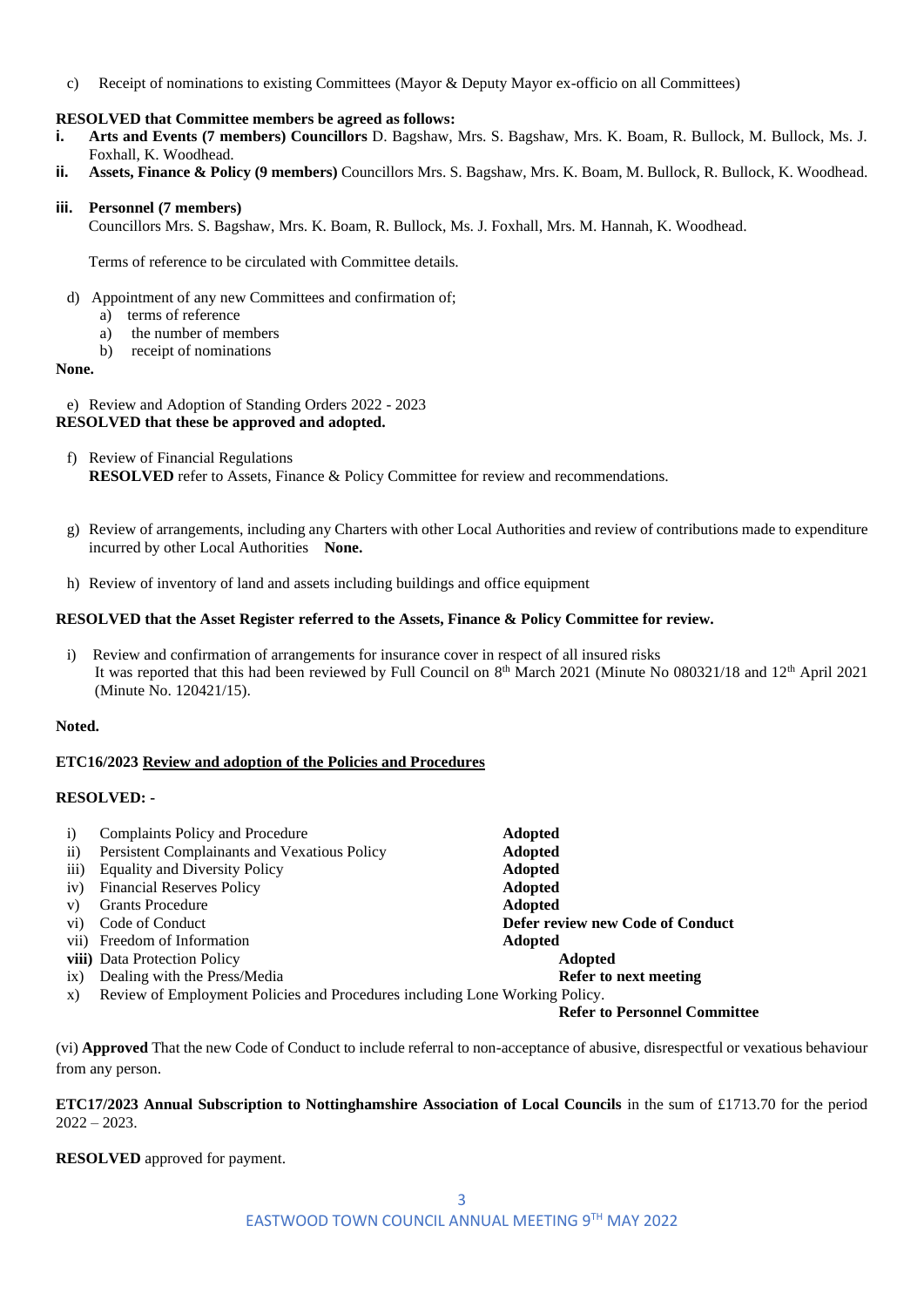**ETC18/2023 To consider adoption of the General Power of Competence** Report circulated referring to the legal requirements to consider adoption of the power.

**RESOLVED: -** That the Council hereby confirms it meets the eligibility criteria for adoption of the General Power of Competence as defined in the Localism Act 2011 and SI 965 The Parish Councils (General Power of Competence) (Prescribed Conditions) Order 2012 and as such adopts the General Power of Competence.

#### **ETC19/2023 Setting of the Dates, Times and Place of Ordinary Meetings of the Full Council for the Year Ahead RESOLVED: -**

Calendar as attached approved.

All meetings take place in the Eastwood Town Council Chamber at 120 Nottingham Road Eastwood NG16 3NP unless otherwise notified by public notices

| <b>Town Council Meeting</b>        | Monday 13th June 2022                  | 7.00 p.m.      |
|------------------------------------|----------------------------------------|----------------|
| <b>Town Council Meeting</b>        | Monday 11 <sup>th</sup> July 2022      | 7.00 p.m.      |
| No meeting held in August          |                                        |                |
| <b>Town Council Meeting</b>        | Monday 12 <sup>th</sup> September 2022 | 7.00 p.m.      |
| <b>Town Council Meeting</b>        | Monday 10 <sup>th</sup> October 2022   | 7.00 p.m.      |
| Remembrance Sunday                 | Sunday 13th November 2022              | from 9.45 a.m. |
| <b>Town Council Meeting</b>        | Monday 14 <sup>th</sup> November 2022  | 7.00 p.m.      |
| <b>Town Council Meeting</b>        | Monday 12 <sup>th</sup> December 2022  | 7.00 p.m.      |
| <b>Town Council Meeting</b>        | Monday 9 <sup>th</sup> January 2023    | 7.00 p.m.      |
| <b>Town Council Meeting</b>        | Monday 13 <sup>th</sup> February 2023  | 7.00 p.m.      |
| <b>Town Council Meeting</b>        | Monday 13th March 2023                 | 7.00 p.m.      |
| <b>Town Council Meeting</b>        | Monday 10 <sup>th</sup> April 2023     | 7.00 p.m.      |
| <b>Annual Town Meeting</b>         | Monday 15 <sup>th</sup> May 2023       | 6.45 p.m.      |
| <b>Annual Town Council Meeting</b> | Monday 15th May 2023                   | 7.00 p.m.      |

(Election year 2023 date amended to allow for Election 4th May 2023 if contested)

Committee Meetings arranged as and when required.

### **ETC20/2023 Bank signatories**

#### **RESOLVED: -**

- 1) that signatories for the TSB account be confirmed as Cllrs D. Bagshaw, S. Bagshaw, R. Bullock & S. E. Trower.
- 2) Electronic banking through TSB approved Town Clerk S. E. Trower with adherence to the Financial Regulations to ensure safeguards in place.
- 3) NatWest accounts under review.

## **ETC21/2023 Internal & External Audit Accounts Year Ending 31st March 2022**

- a) Schedule of payments and receipts year ending 31<sup>st</sup> March 2022 as submitted to the Internal Auditor circulated. Noted family bereavement delayed release of internal audit report by Internal Auditors, Messrs. Pells.
- b) Submission of end of year accounts for external audit to P.K. Littlejohn by  $1<sup>st</sup>$  July 2022, following completion of internal audit.

**RESOLVED: -** Noted.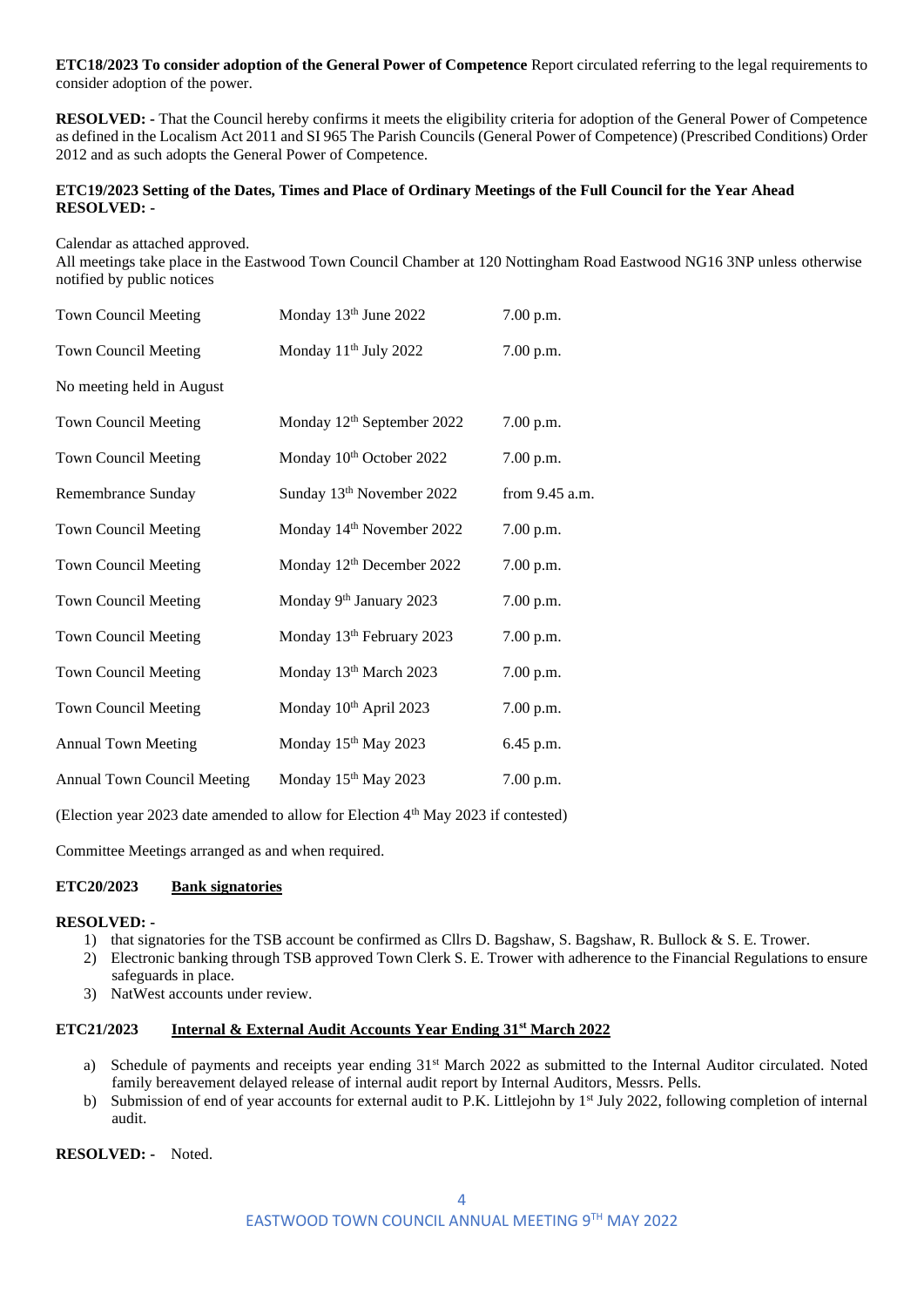## **ETC22/2023 Mayor's Allowance 2022 – 2023**

### **RESOLVED: -**

- a) Authorisation for Mayor's Allowance 2021 2022 payment to Cllr Mrs. S. Bagshaw in the sum of £500.00
- b) Authorisation for Mayor's Allowance 2022 2023 payment to Cllr K. Woodhead in the sum of £500.00.

### **ETC23/2023 Financial Report**

- a) To Confirm and Agree Income and Payments for April 2022 as circulated.
- b) To consider purchase of hand-held flags for the Freedom of the Borough Parade  $22<sup>nd</sup>$  June 2022.

#### **RESOLVED: -**

- i. Income and payments authorised as per attached schedule for April 2022.
- ii. That biodegradable quotation to provide 2000 handheld flags.

### **ETC24/2023 Levelling-Up Bid**

An update was provided on the progress of the Levelling-up Bid by Cllrs D. Bagshaw and M. Radulovic with proposals for submission of the bid by Broxtowe Borough Council in early July 2022. Linked projects including Credible Edible noted, following report received from Cllr Hannah. Agreement to invite to future Council meeting noted.

#### **ETC25/2023 Eastwood Neighbourhood Plan**

**RESOLVED: -** item to be tabled following submission of LUF bid.

### **ETC26/2023 Festive Lighting 2022**

### **RESOLVED: -**

Quotations underway to provide festive lighting within the town for the festive period 2022. Site visit organised to take place 14th May 2022.

### **ETC27/2023 Report of the Town Clerk**

### **RESOLVED: -**

- a) **Request for additional disabled parking spaces within the town of Eastwood Email received from member of the public -** As a disabled member of the community, I write to ask if it is possible to have more designated disabled parking spaces in our town? I have impaired mobility and only able to walk a short distance these days and am frequently unable to find a space close to the shops - I doubt I am the only resident who encounters this difficulty. A quick count indicates that there are only handful of them. **Refer to County Council.**
- b) **Nottinghamshire County Council Community Fund Grant Award 2022** Eastwood Town Council has been awarded £6,000 match funding towards the cost of Heritage Gateway Signs by the County Council. The Council is now required to organise design of the sign in preparation for contractor Morrisons Signs. **Refer to Arts & Events Commitee**
- c) **Formal invitation received from Broxtowe Borough Council Freedom of the Borough March to be held in Eastwood on Wednesday 22nd June 2022** All Members requested to submit confirmation of attendance.
- d) **Nottinghamshire County Council Lengthsman Scheme** information attached. Noted.
- e) **Tinsley Bridge improvements request** update at meeting. Report awaited.
- f) **Invitation to the Mayor of Eastwood Town Council 13th May 2022 to attend the Annual Town Meeting of Stapleford Town Council to be held from 7.45 p.m. Noted.**
- g) **Grant Appreciation Letters** received from Breathe Easy, Wellington Court Social Club,
- h) **Grant declined** request for further information from applicant. Grants considered subject to receipt of end of year accounts.
- i) **Nottinghamshire County Council Town & Parish Council Engagement Sessions** Thursday 26<sup>th</sup> May 2022 from 7 p.m. to 9 p.m. at West Bridgford. Noted.
- j) **Governance, Audit & Standards Committee Broxtowe Borough Council** copy of Monitoring Officer report available at meeting (emailed out to Members).
- k) **Broxtowe Borough Council Local Job Club Initiative** new date to be organised for meeting with Eastwood Town Council to be confirmed.
- l) **Laptop** the Council is requested to consider purchase of new laptop which is regularly used by staff for meetings. Budget of £650.00 estimated. **Referred to Personnel Committee.**